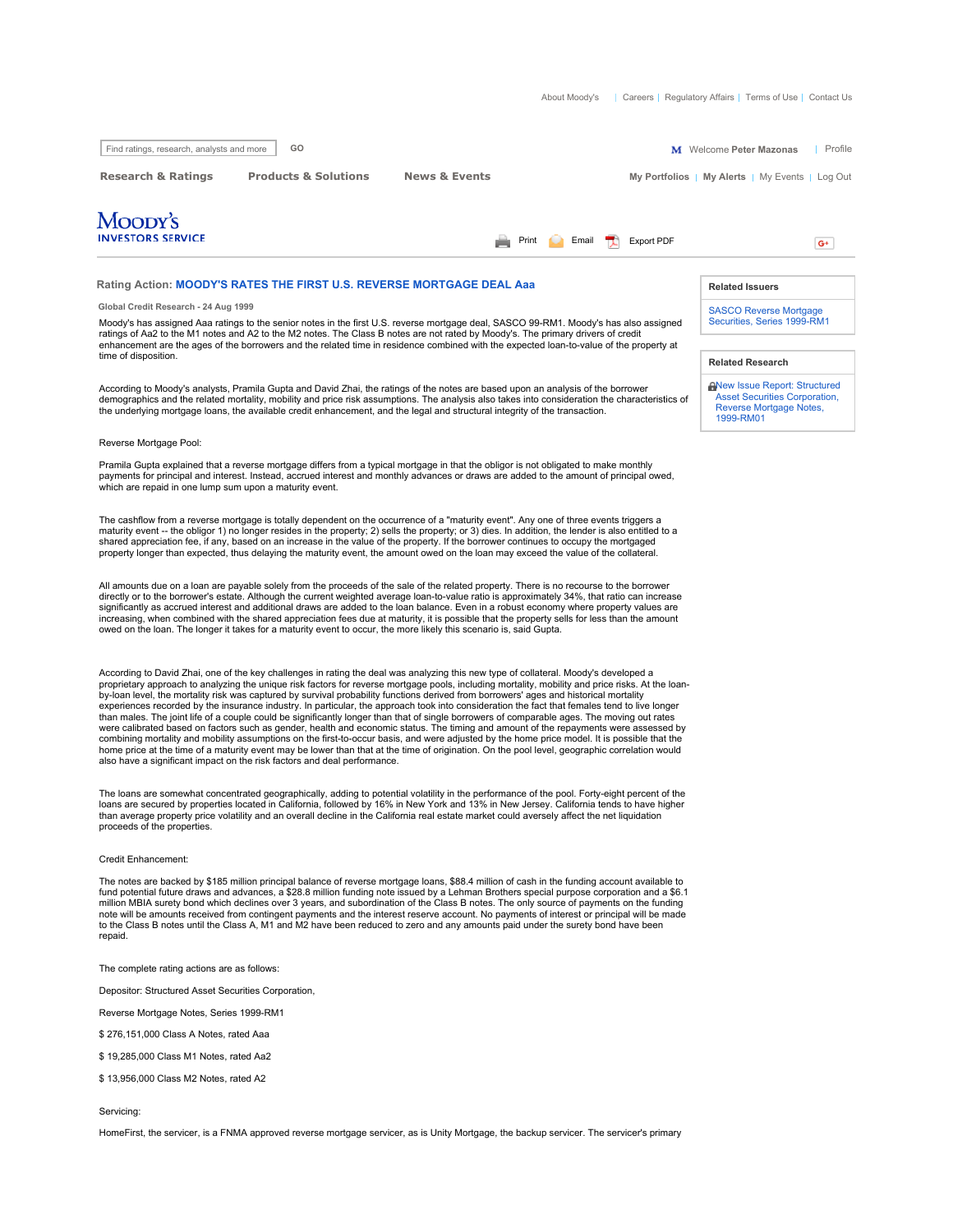focus is to send payments to the borrowers and collect amounts due under the mortgage loans at maturity. As servicer, HomeFirst will periodically check if the borrowers' still occupy the house as their primary residence and also verify that the properties are well maintained.<br>The servicer will also be required to monitor the payment of tax and insurance advances with respect to delinquent tax or insurance payments. HomeFirst is an acceptable servicer of reverse mortgages.



© 2018 Moody's Corporation, Moody's Investors Service, Inc., Moody's Analytics, Inc. and/or their licensors and affiliates (collectively, "MOODY'S"). All rights reserve

**CREDIT RATINGS ISSUED BY MOODY'S INVESTORS SERVICE, INC. AND ITS RATINGS AFFILIATES ("MIS") ARE MOODY'S CURRENT**  OPINIONS OF THE RELATIVE FUTURE CREDIT RISK OF ENTITIES, CREDIT COMMITMENTS, OR DEBT OR DEBT-LIKE SECURITIES, AND<br>MOODY'S PUBLICATIONS MAY INCLUDE MOODY'S CURRENT OPINIONS OF THE RELATIVE FUTURE CREDIT RISK OF ENTITIES, CR PRICE VOLATILITY. CREDIT RATINGS AND MOODY'S OPINIONS INCLUDED IN MOODY'S PUBLICATIONS ARE NOT STATEMENTS OF<br>CURRENT OR HISTORICAL FACT. MOODY'S PUBLICATIONS MAY ALSO INCLUDE QUANTITATIVE MODEL-BASED ESTIMATES OF CREDIT RISK AND RELATED OPINIONS OR COMMENTARY PUBLISHED BY MOODY'S ANALYTICS, INC. CREDIT RATINGS AND MOODY'S<br>PUBLICATIONS DO NOT CONSTITUTE OR PROVIDE INVESTMENT OR FINANCIAL ADVICE, AND CREDIT RATINGS AND MOODY'S<br>PUBLICATIONS **NEITHER CREDIT RATINGS NOR MOODY'S PUBLICATIONS COMMENT ON THE SUITABILITY OF AN INVESTMENT FOR ANY PARTICULAR**  INVESTOR. MOODY'S ISSUES ITS CREDIT RATINGS AND PUBLISHES MOODY'S PUBLICATIONS WITH THE EXPECTATION AND<br>UNDERSTANDING THAT EACH INVESTOR WILL, WITH DUE CARE, MAKE ITS OWN STUDY AND EVALUATION OF EACH SECURITY THAT IS **UNDER CONSIDERATION FOR PURCHASE, HOLDING, OR SALE.**

MOODY'S CREDIT RATINGS AND MOODY'S PUBLICATIONS ARE NOT INTENDED FOR USE BY RETAIL INVESTORS AND IT WOULD BE RECKLESS AND INAPPROPRIATE FOR RETAIL INVESTORS TO USE MOODY'S CREDIT RATINGS OR MOODY'S PUBLICATIONS WHEN<br>MAKING AN INVESTMENT DECISION. IF IN DOUBT YOU SHOULD CONTACT YOUR FINANCIAL OR OTHER PROFESSIONAL ADVISER.

ALL INFORMATION CONTAINED HEREIN IS PROTECTED BY LAW, INCLUDING BUT NOT LIMITED TO, COPYRIGHT LAW, AND NONE OF SUCH INFORMATION MAY BE COPIED OR OTHERWISE REPRODUCED, REPACKAGED, FURTHER TRANSMITTED, TRANSFERRED, DISSEMINATED,<br>REDISTRIBUTED OR RESOLD, OR STORED FOR SUBSEQUENT USE FOR ANY SUCH PURPOSE, IN WHOLE OR IN PART, IN ANY FORM OR

CREDIT RATINGS AND MOODY'S PUBLICATIONS ARE NOT INTENDED FOR USE BY ANY PERSON AS A BENCHMARK AS THAT TERM IS DEFINED FOR REGULATORY PURPOSES AND MUST NOT BE USED IN ANY WAY THAT COULD RESULT IN THEM BEING CONSIDERED A BENCHMARK.

All information contained herein is obtained by MOODY'S from sources believed by it to be accurate and reliable. Because of the possibility of human or mechanical error as well as other factors, however, all information contained herein is provided "AS IS" without warranty of any kind. MOODY'S adopts all<br>necessary measures so that the information it uses in assigning a cr including, when appropriate, independent third-party sources. However, MOODY'S is not an auditor and cannot in every instance independently verify or<br>validate information received in the rating process or in preparing the

To the extent permitted by law, MOODY'S and its directors, officers, employees, agents, representatives, licensors and suppliers disclaim liability to any<br>person or entity for any indirect, special, consequential, or incid contained herein or the use of or inability to use any such information, even if MOODY'S or any of its directors, officers, employees, agents,<br>representatives, licensors or suppliers is advised in advance of the possibilit present or prospective profits or (b) any loss or damage arising where the relevant financial instrument is not the subject of a particular credit rating assigned by MOODY'S.

To the extent permitted by law, MOODY'S and its directors, officers, employees, agents, representatives, licensors and suppliers disclaim liability for any<br>direct or compensatory losses or damages caused to any person or e information contained herein or the use of or inability to use any such information.

NO WARRANTY, EXPRESS OR IMPLIED, AS TO THE ACCURACY, TIMELINESS, COMPLETENESS, MERCHANTABILITY OR FITNESS FOR ANY<br>PARTICULAR PURPOSE OF ANY SUCH RATING OR OTHER OPINION OR INFORMATION IS GIVEN OR MADE BY MOODY'S IN ANY FOR MANNER WHATSOEVER.

Moody's Investors Service, Inc., a wholly-owned credit rating agency subsidiary of Moody's Corporation ("MCO"), hereby discloses that most issuers of<br>debt securities (including corporate and municipal bonds, debentures, no ranging from \$1,500 to approximately \$2,500,000. MCO and MIS also maintain policies and procedures to address the independence of MIS's ratings<br>and rating processes. Information regarding certain affiliations that may exis ratings from MIS and have also publicly reported to the SEC an ownership interest in MCO of more than 5%, is posted annually at www.moodys.com<br>under the heading "Investor Relations — Corporate Governance — Director and Sha

Additional terms for Australia only: Any publication into Australia of this document is pursuant to the Australian Financial Services License of MOODY'S<br>affiliate, Moody's Investors Service Pty Limited ABN 61 003 399 657AF 383569 (as applicable). This document is intended to be provided only to "wholesale clients" within the meaning of section 761G of the Corporations Act<br>2001. By continuing to access this document from within Australia, you representative of, a "wholesale client" and that neither you nor the entity you represent will directly or indirectly disseminate this document or its contents<br>to "retail clients" within the meaning of section 761G of the financial or other professional adviser.

Additional terms for Japan only: Moody's Japan K.K. ("MJKK") is a wholly-owned credit rating agency subsidiary of Moody's SF Group Japan G.K., which is<br>wholly-owned by Moody's Overseas Holdings Inc., a wholly-owned subsidi Agency and their registration numbers are FSA Commissioner (Ratings) No. 2 and 3 respectively.

MJKK or MSFJ (as applicable) hereby disclose that most issuers of debt securities (including corporate and municipal bonds, debentures, notes and<br>commercial paper) and preferred stock rated by MJKK or MSFJ (as applicable)

MJKK and MSFJ also maintain policies and procedures to address Japanese regulatory requirements.

Browse By Contact Us Terms & Conditions